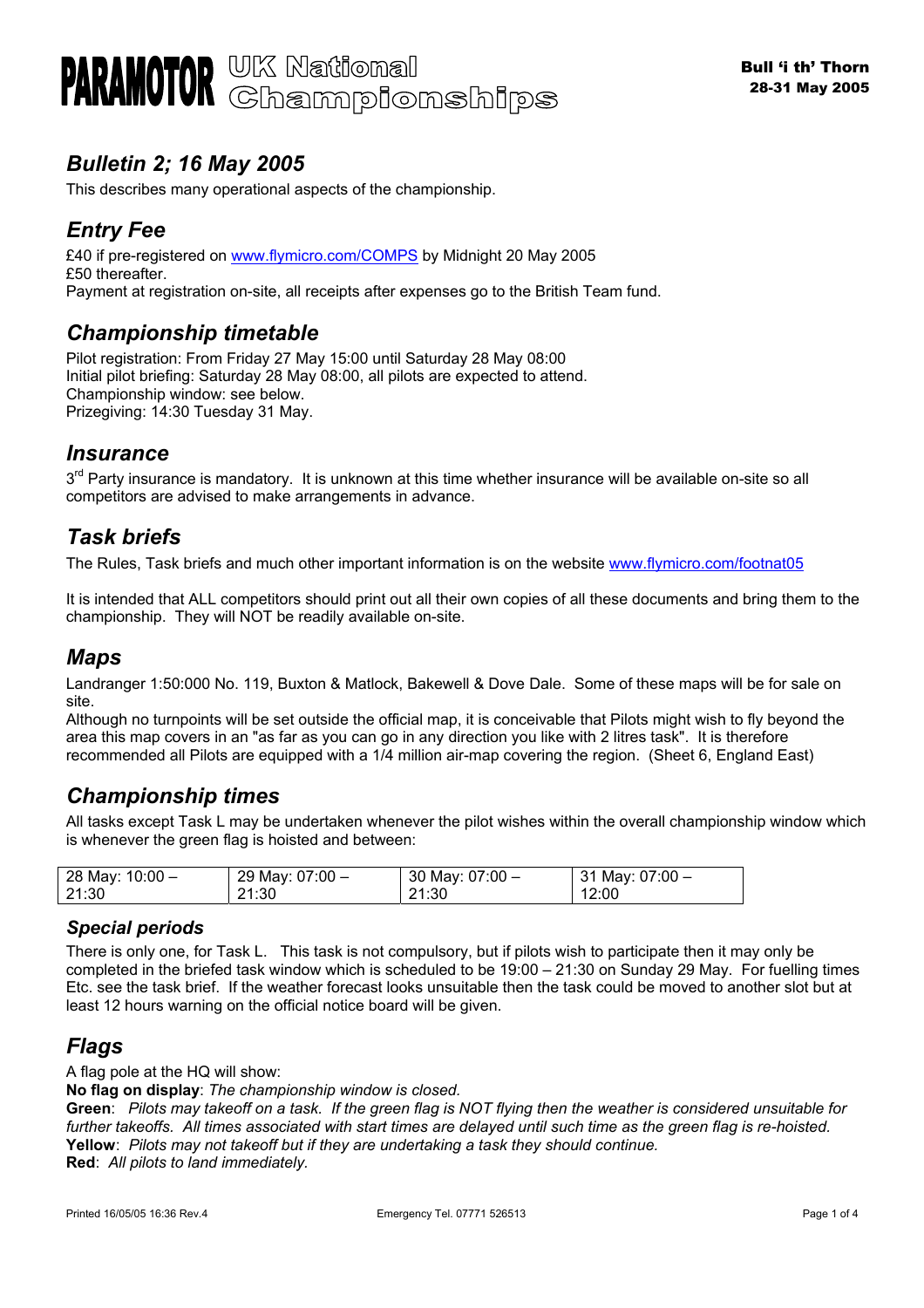# *Tasks*

Below is a summary of the tasks on offer, they are described by the letters  $A - L$  (but no task G or K). Although the proportions don't work out exactly at 1/3 1/3 1/3, with a maximum deviation of 2.7% they are acceptably close.

| Task | <b>Precision</b> | Economy | <b>Navigation</b> | Max<br><b>Poss</b> | <b>Task description</b>                  |
|------|------------------|---------|-------------------|--------------------|------------------------------------------|
| A    | 500              |         | 0                 | 500                | Clover leaf slalom                       |
| B    | 500              |         | 0                 | 500                | Clover leaf slalom                       |
| C.   | 500              |         | $\Omega$          | 500                | Fast - Slow                              |
| D    | 500              |         | 0                 | 500                | Precision takeoff and landing            |
| E    | 0                | 1000    | 0                 | 1000               | Pure distance (Endurance)                |
| F    | 200              | 800     | $\Omega$          | 1000               | Speed triangle and Out and return        |
| н    | 0                |         | 1000              | 1000               | Nav with corridors - outlandings - speed |
|      | 0                |         | 1000              | 1000               | Pure nav                                 |
|      | 250              |         | 750               | 1000               | Fence - Nav - Precision                  |
|      |                  | 1000    | 0                 | 1000               | Laps (at a pre-defined time)             |

# *Doing tasks*

Except for 'special tasks', it is completely the pilot's choice when they undertake each task, but they must all be completed within the overall championship window times stated above and each task may only be started once. Zero score for starting or finishing a task outside these times.

## *Task managers*

Each task will have a Task Manager. Task Managers are in overall control of their task, their names will be on the official notice board and they will be wearing a 'dayglo' jacket with the task letter on it. Each task brief contains an outline of 'operational procedures' for the task and if you have a question about a task then it is the Task manager who you should ask.

## *Start tokens*

At the beginning of the championship, each pilot will be issued with a green task start 'token'. In principle each competitor can only have one token at any one time. When a competitor is ready to start a task, he should find the task manager and hand over his token. This is the pilot's declaration that he wishes to undertake that task and normally this transaction cannot be undone.

## *Start times*

Each task may only be started at set intervals (normally 5 or 10 minutes, it is stated in each task brief) and each Task Manager will have a 'calendar' of 'start times'. On a first-come, first-served basis the Pilot and Task Manager will agree an acceptable 'free' start time. This start time is very important as many other timings associated with the task will be based on this agreed start time.

For example:

- The task is a navigation task; the task brief will say the turnpoint description will only available at a set time before the start time, for example, two hours, and this will be described in the task brief as 'start time -2h'.
- The task brief says an elapsed time will start at the start time. It is then in the Pilot's interests to take off as soon as possible after the start time to fly the task. Note that the task brief in this case will state that the pilot will score zero for taking off before the start time.
- The task brief says the pilot should pass a gate at the start time. In this case the pilot should take off and be ready to pass the gate at the start time.

## *The dossier*

Essentially a championship is an effort to make pilots do the same thing so their performance can be compared. The organizers set the tasks and do the comparison, but it is the pilot's responsibility to collect the evidence. Once each pilot has landed from a task it is the pilot's responsibility to collect ALL his evidence together before presenting the complete 'dossier' to the organizer for scoring. The dossier will include the start token and any other information relevant to the pilot's performance in the task. A check list of items is included in each task brief. Incomplete dossiers will NOT be scored!

Upon presentation of his dossier to the championship HQ then each pilot will be issued with a new start token so he can start another task.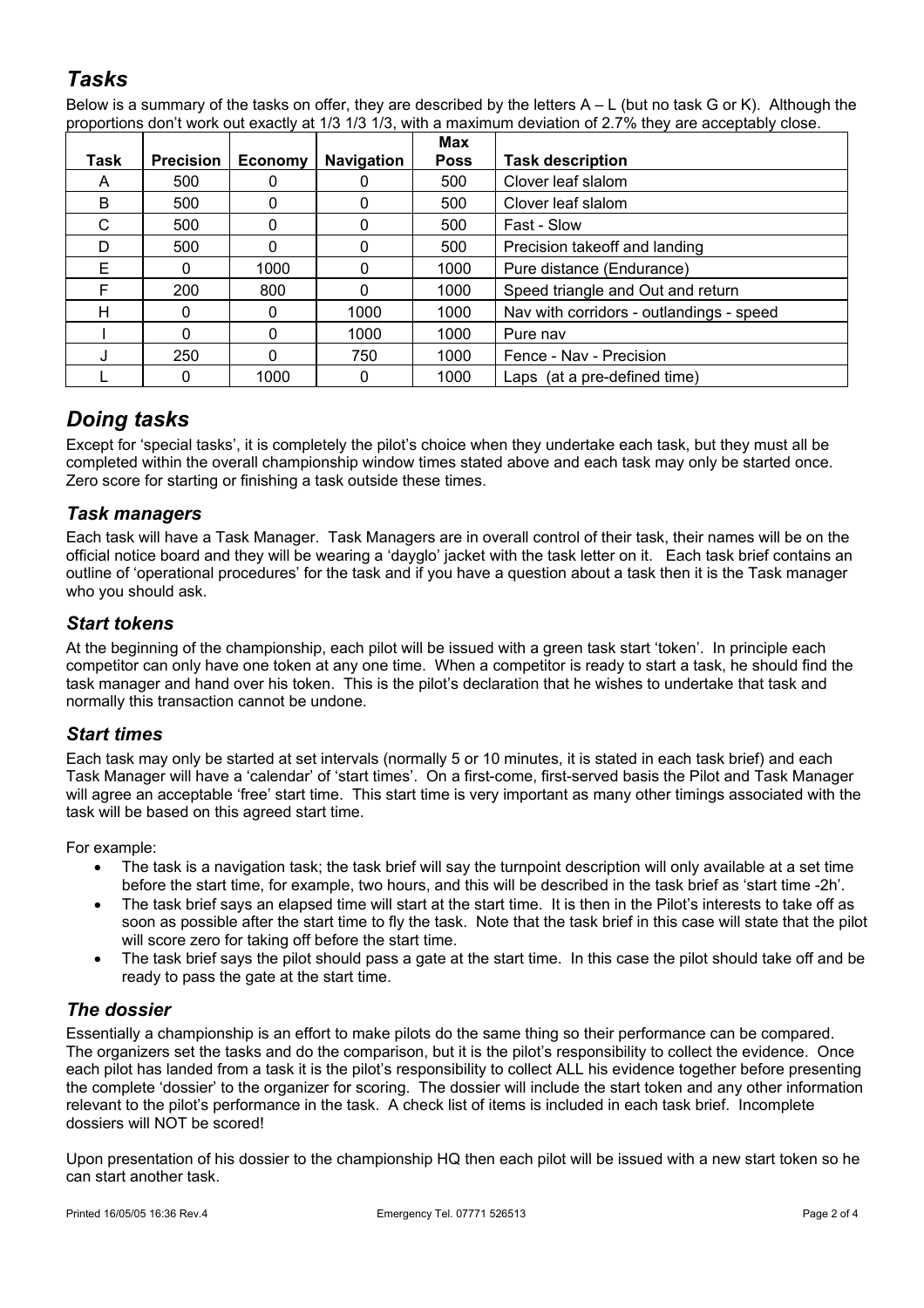# *Scoring*

The information contained in each dossier will be analysed and entered into the scoring system as soon as possible. As scores will remain 'fluid' for the duration of the championship they will NOT be produced by the organization in printed format. Instead all competitors may at any time inspect the latest live scores on a simple 'intranet' set up for this purpose at the HQ and print them out for themselves if they wish.

### *Pilot performance*

There is a clear distinction between *pilot performance data* and the *score* a pilot eventually receives. The pilot performance is derived directly from information contained in the dossier whereas the score is derived from comparing many pilot performances in a task. Once a pilot's performance for a task is entered in the scoring system, then it is 'time-stamped'. The recorded pilot performance figures (for example number of turnpoints, elapsed times Etc. appropriate to the task) are then PROVISIONAL for a set time; (12 hours or 2 hours once the end of the championship window is reached) and the pilot may complain about any aspect of his recorded performance in that time. Thereafter the recorded performance becomes FINAL and no complaint will be accepted unless it is a purely technical complaint concerning the scoring system itself.

Once all pilot performance figures are final then the scores themselves become final. This should be at about 14:00 on Tuesday 31 May.

#### *Scoring method*

The scoring concept is **not** to reward the pilot who flies the most tasks in the championships but to reward the pilot who flies consistently the best.

#### *Task count*

Tasks are scored in the order each pilot finished each task. A *Task count*, the running median of *tasks finished by all competitors* will be continuously maintained and this number will be prominently displayed in the Intranet at HQ. (The median is the number in the middle of a set of numbers; that is, half the numbers have values that are greater than the median, and half have values have less, rounded down to the nearest integer). In other words if the median is five then everybody's first five tasks are counted in the overall scoring. If a pilot has finished 6 tasks, then the sixth is not counted, but may be counted later when and if the median rises, and so on. Equally, if a pilot has only finished four tasks, then only those tasks will be scored and he had better get on and catch up.

The scores of disqualified competitors or those that have permanently withdrawn from the championship are counted up to the point they ceased competing. (note that this is different from the original concept document and is designed to reduce the possibility of the median falling.)

The task count will be fixed at its current setting four hours before the end of the championship window or at the beginning of the last competition day, whichever (in hours) is greater.

# *Airfield*

The main airfield will be where most flying operations will take place,. Task Managers will brief pilots where the takeoff and landing areas are, circuit to be used Etc.

There will be a fence across the field delimiting the 'operational area'. For important safety reasons no flying activities or the running of engines may be done AT ANY TIME outside of the operational area. Equally, nobody except people directly connected with the championship should ever enter the operational area. For everybody's safety it is every competitor's responsibility to ensure this is maintained at all times.

The Airfield is at an altitude of approximately 1,141 Ft. The boundary is the hedges and fence surrounding the operational area.

A 'secure area' for the placing of aircraft which have been loaded with a measured amount of fuel for an economy task will be on the edge of the operational area. NO PERSON MAY ENTER THE SECURE AREA WITHOUT PRIOR PERMISSION OF A CHAMPIONSHIP OFFICIAL. Penalty for intefering with an aircraft in the secure area without authorization could be zero task score or even disqualification from the event.

#### *Reserve airfield*

The reserve airfield at the front of the Pub is only for use when wind conditions are unsuitable for the main site, it is not to be used unless there is a notice on the board. The whole field is considered the 'operational area' but it has two public footpaths across it so all pilots must take extreme care when taking off or landing. It is also part of a Site